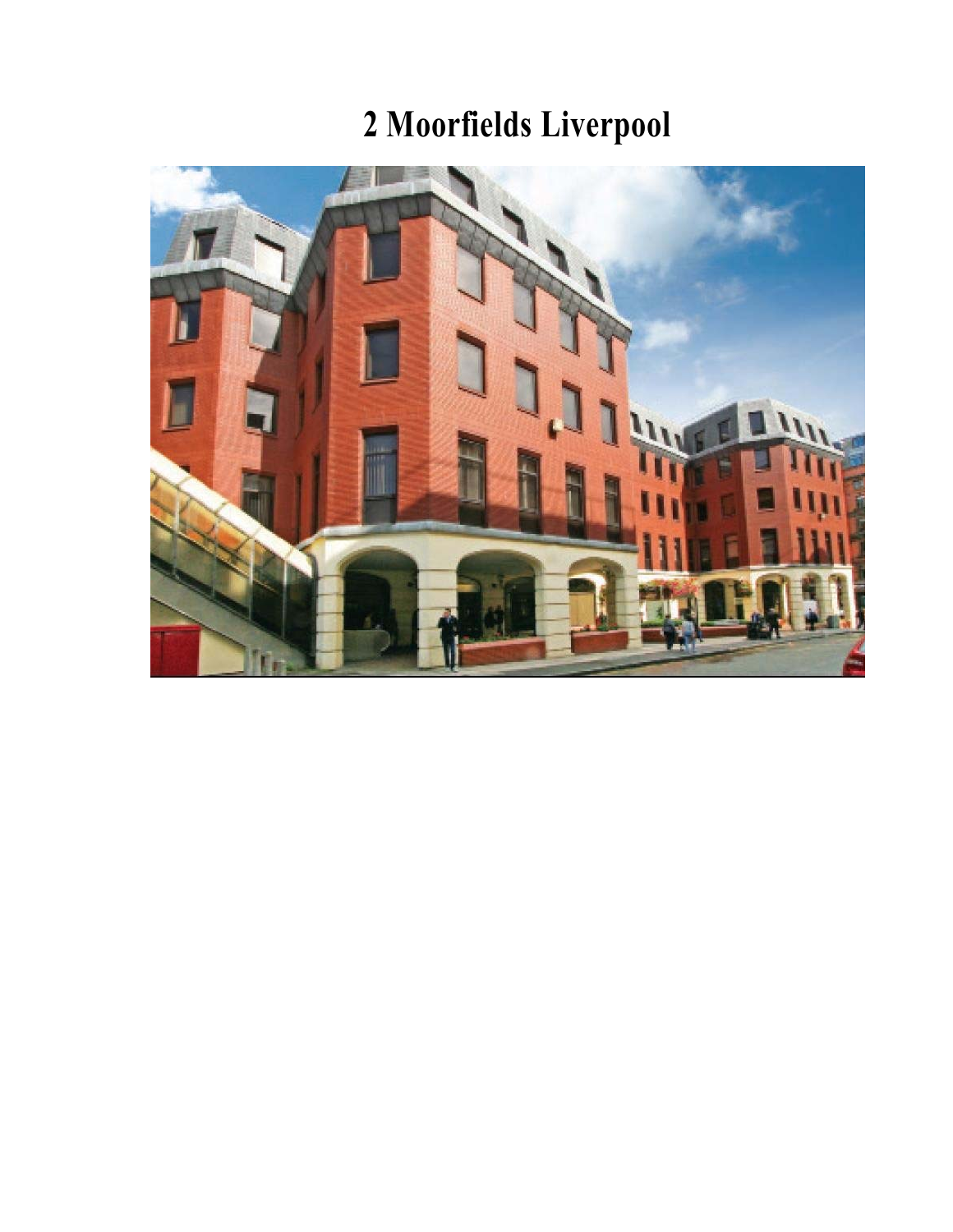| Section 1 - Basic Information |                                   |
|-------------------------------|-----------------------------------|
| Developer                     | <b>G-Suite Holdings Ltd</b>       |
| Project Location              | Liverpool L2, 2BS, United Kingdom |
| Land Usage                    | Residential                       |

| Section2 - Property Details        |                                                |
|------------------------------------|------------------------------------------------|
| <b>Property Name</b>               | 2 Moorfields Liverpool                         |
|                                    |                                                |
| <b>Completion Date</b>             | September 2015                                 |
| Term of lease                      | 999 years, start from 1 Jan 2014               |
| <b>Total Gross Floor Area</b>      |                                                |
|                                    | 5,680 square meters $(61,170)$ square foot).   |
| <b>Total NET Area</b>              | $4,300$ square meters $(46,250)$ square foot)  |
| Ratio                              | 76%                                            |
| Floor                              | 4-storey building                              |
| Total number of units              | 135 apartments                                 |
| Saleable area of units             | 25 to 43 square meters                         |
| Types of units                     | Studio Apartment                               |
| Is public area (eg. Elevator and   | Area stated in the title deed is the NET area. |
| walls) included in the area stated |                                                |
| in title deed?                     |                                                |
|                                    |                                                |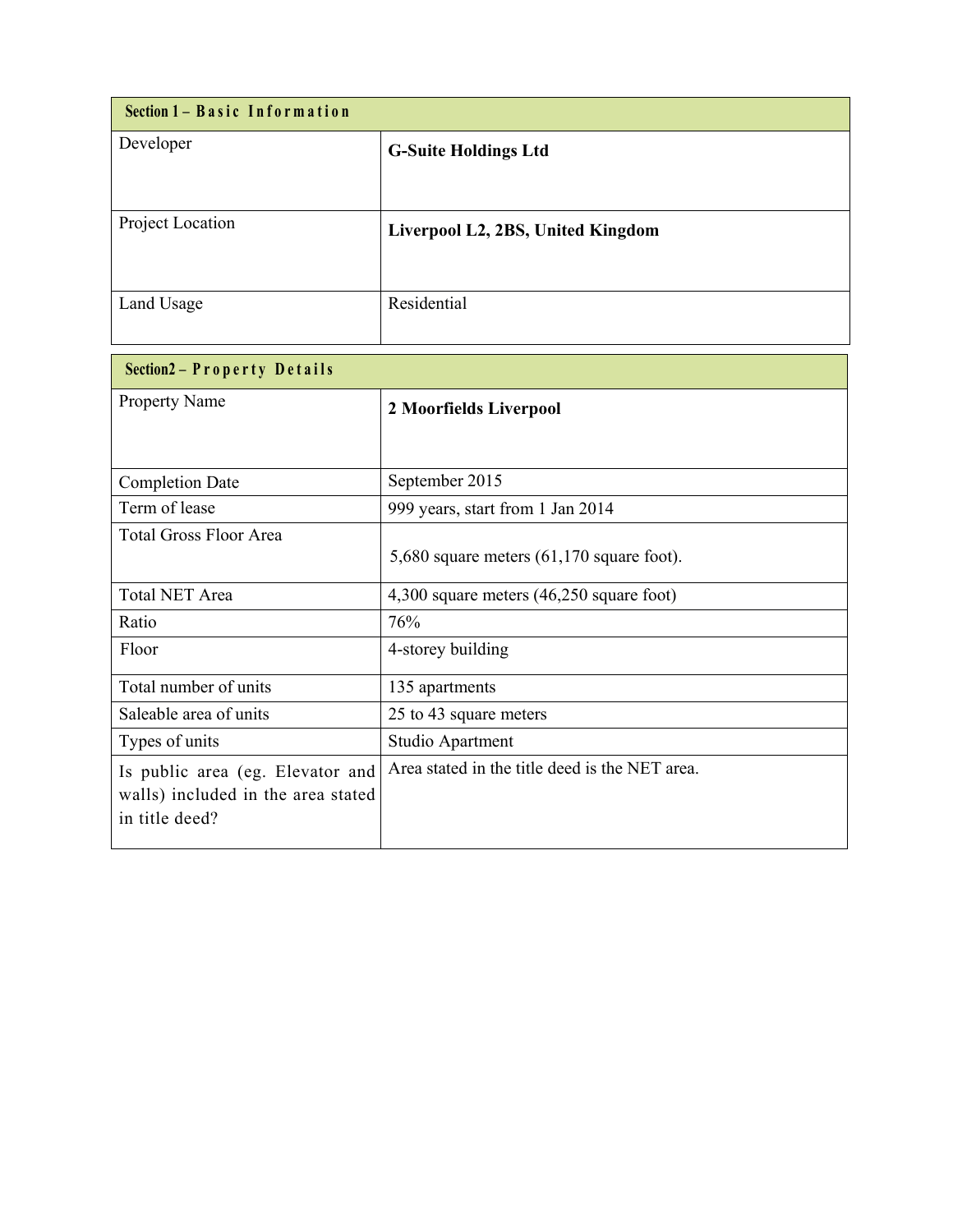| charged?                                      | Period of Lease? Rate of return? Period of lease is 2 years. Within this period, Developer will<br>How to rent the unit out after period provide 7% guarantee rental return, lettings fee will be waived.<br>of lease? How much shall be Service charge, ground rent and management fee will be<br>chargeable in accordance.                                                                    |
|-----------------------------------------------|-------------------------------------------------------------------------------------------------------------------------------------------------------------------------------------------------------------------------------------------------------------------------------------------------------------------------------------------------------------------------------------------------|
|                                               | Details of the charge of Service Fee and specific service<br>are listed on page 7.                                                                                                                                                                                                                                                                                                              |
|                                               | If property owner requests GSG to continue provide Letting<br>Services after 2 years, discussion can be carried out before the<br>contract end. Management Company will charge on one-off<br>payment of 8% of the whole term rental for providing rental<br>services to clients. For instance, if period of lease is 12 months, 8%<br>of the total 12 months rental shall be charged afterward. |
|                                               | Management Company provides Letting Service to owners by<br>charging 8% of the whole term rental. Details of Letting Services<br>are listed on pg. 7-8.                                                                                                                                                                                                                                         |
| What are the charges for reselling            | Clients can freely transfer or resell the units by engaging a                                                                                                                                                                                                                                                                                                                                   |
| of the unit?                                  | UK solicitor of which fees may amount up to GBP2,500. It is<br>advisable to reiterate the fees with client's preferred UK<br>solicitor.                                                                                                                                                                                                                                                         |
|                                               | $2\%$ of the selling price will be payable as handling fee to G-<br>Suite should G-Suite be engage for the resale (1% each for both<br>parties - buyer and seller)                                                                                                                                                                                                                              |
|                                               |                                                                                                                                                                                                                                                                                                                                                                                                 |
|                                               |                                                                                                                                                                                                                                                                                                                                                                                                 |
|                                               |                                                                                                                                                                                                                                                                                                                                                                                                 |
| Installation of heating and<br>cooling system | Central System is equipped.                                                                                                                                                                                                                                                                                                                                                                     |
| <b>Complimentary Facilities</b>               | Wi-Fi, Laundry Service and 24 hours security services.                                                                                                                                                                                                                                                                                                                                          |
| <b>Building Insurance</b>                     | Investor has bought Home Building Insurance (Property owners<br>can buy other relevant insurance for their own units).                                                                                                                                                                                                                                                                          |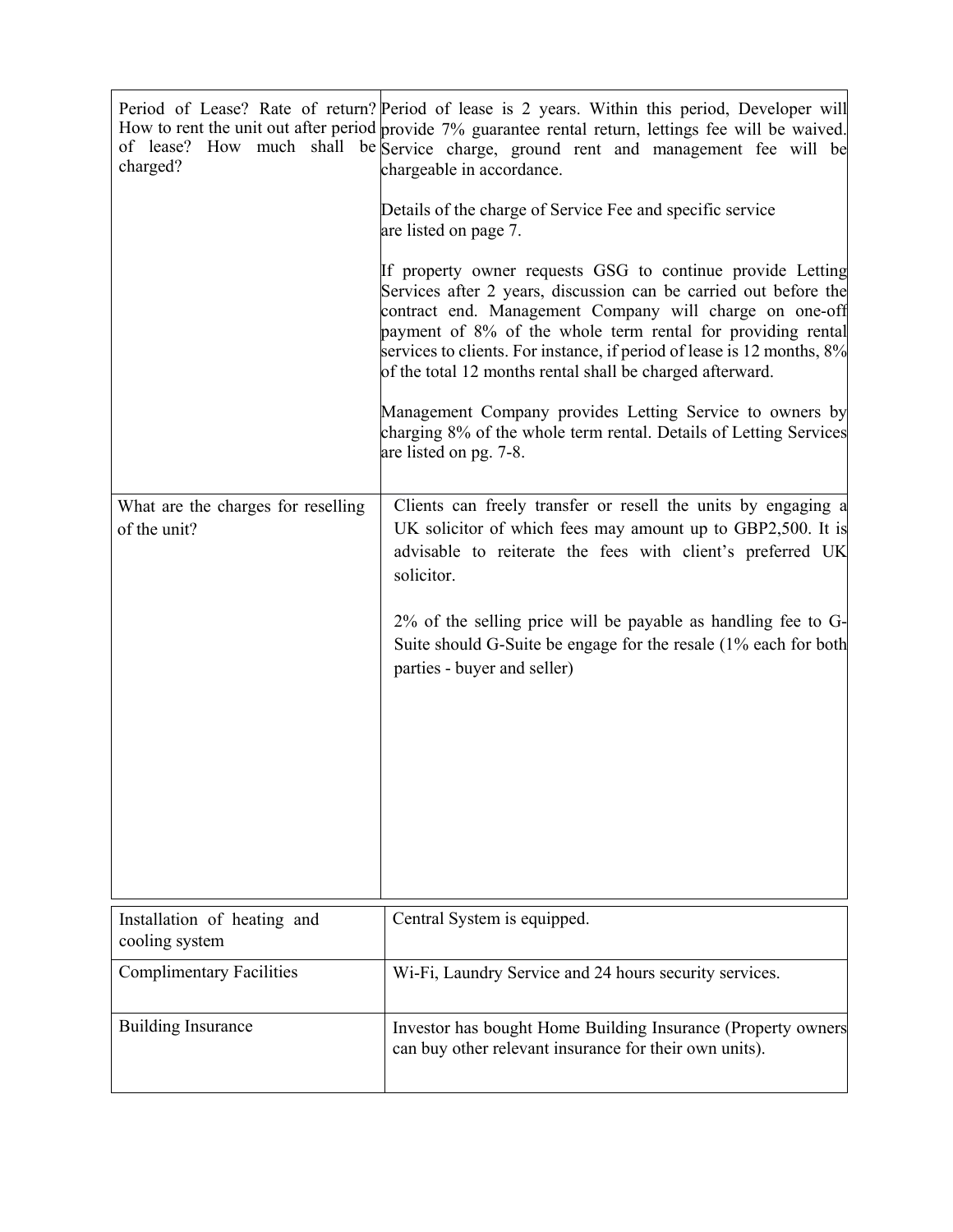| <b>Fully Furnished Package</b> | Refrigerator<br><b>LED</b> Television<br>Microwave<br><b>Induction Cooker</b><br>3 pieces Cookware Set<br>Dining table<br>Writing desk with chair<br><b>Bed</b><br>Closet<br>Blinds and sheers                                                                           |
|--------------------------------|--------------------------------------------------------------------------------------------------------------------------------------------------------------------------------------------------------------------------------------------------------------------------|
| <b>Unit Finishes</b>           | Living Room/ Bedroom: Floor- Laminate Floor<br><b>Wall-Paint Finishes</b><br>Ceiling-Paint Finishes<br>Bathroom: High quality sanitary fittings<br>Modern finishes with chrome metals<br>Floor and wall finished with specialized tiles                                  |
|                                | Kitchen: Floor-Laminate Floor<br>Wall-Paint Finish<br>Ceiling-Paint finish<br>Others- Cabinet and sink<br>NOTE: The Developer shall have the discretion to provide<br>alternative furniture and fixture design to achieve equivalent<br>quality of the time of turnover. |

| <b>Section 3 – Transportation and Community Facilities</b> |                                  |                                                            |
|------------------------------------------------------------|----------------------------------|------------------------------------------------------------|
| Transportation                                             | Right next to Moorfields Station |                                                            |
| <b>Community Facilities</b>                                | center district.                 | 2 Moorfields Liverpool is located in Liverpool city        |
| Location                                                   | <b>Nature</b>                    | <b>Walking Distance (mins)</b>                             |
| Liverpool Lime Station (to London Station)                 | <b>Train Station</b>             | $6 - 8$                                                    |
| <b>TESCO Express</b>                                       | Supermarket                      | 1                                                          |
| Yorkshire Bank (ATM)                                       | <b>Bank</b>                      | 10 seconds<br>(Ground Floor of 2)<br>Moorfields Liverpool) |
| <b>HSBC</b>                                                | <b>Bank</b>                      | $6 - 8$                                                    |
| Liverpool One                                              | Mall                             | 5                                                          |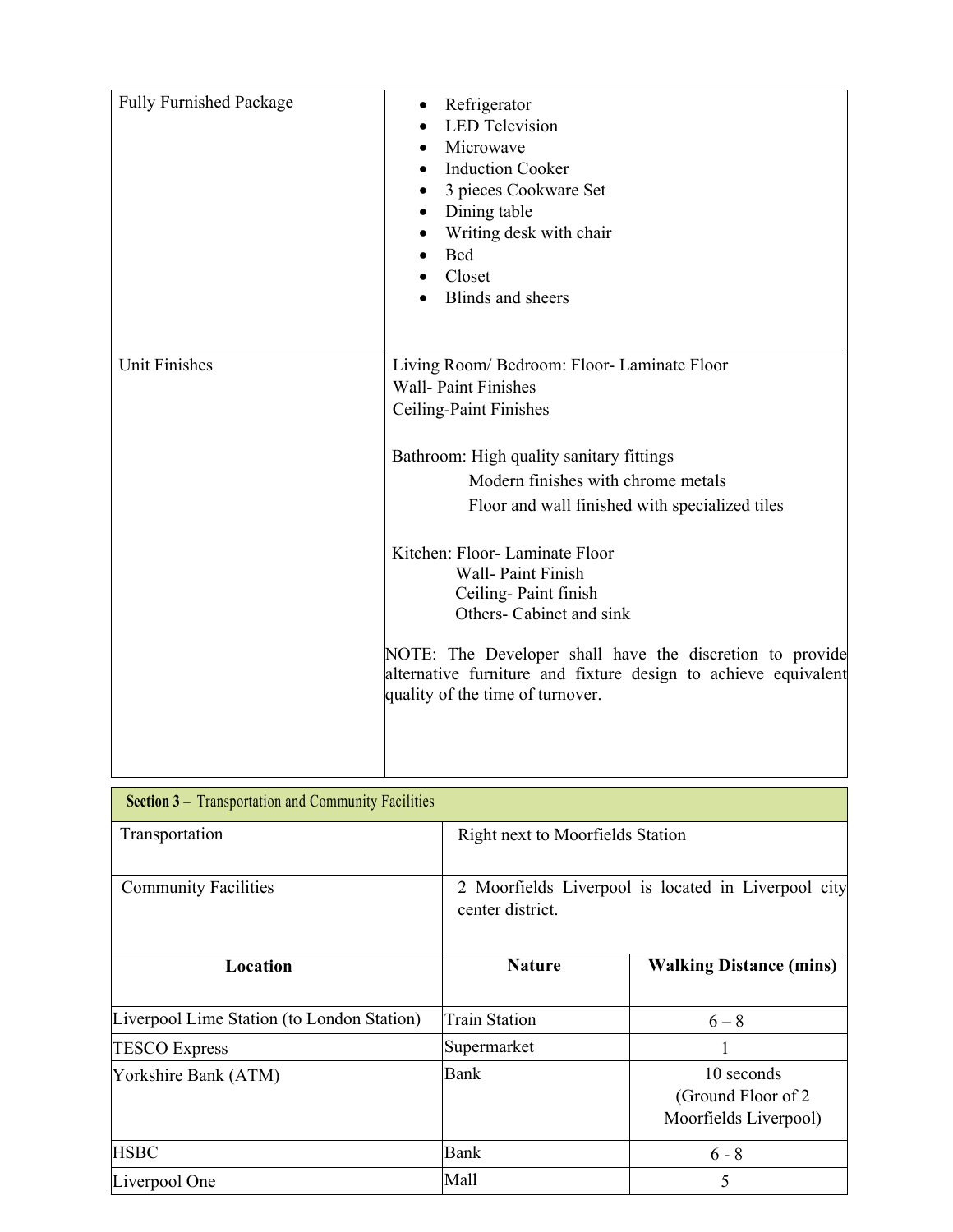| Commercial                                | $\mathbf{1}$ |
|-------------------------------------------|--------------|
| Commercial                                | 5            |
| Commercial                                | 5            |
| Commercial                                | 8            |
| Commercial                                | 8            |
| Commercial                                | 8            |
| Education                                 | 7            |
| Education                                 | 3            |
| Education                                 | 7            |
| Art                                       | 7            |
| Art                                       | 7            |
| <b>Tourist Attraction</b>                 | 7            |
| <b>Tourist Attraction</b>                 | $10 - 15$    |
| Performance &<br><b>Exhibition Venues</b> | $15 - 18$    |
| Performance &<br><b>Exhibition Venues</b> | $15 - 18$    |
| Others                                    | 19           |
| Hospital                                  | 23           |
| Football                                  | 20           |
|                                           |              |

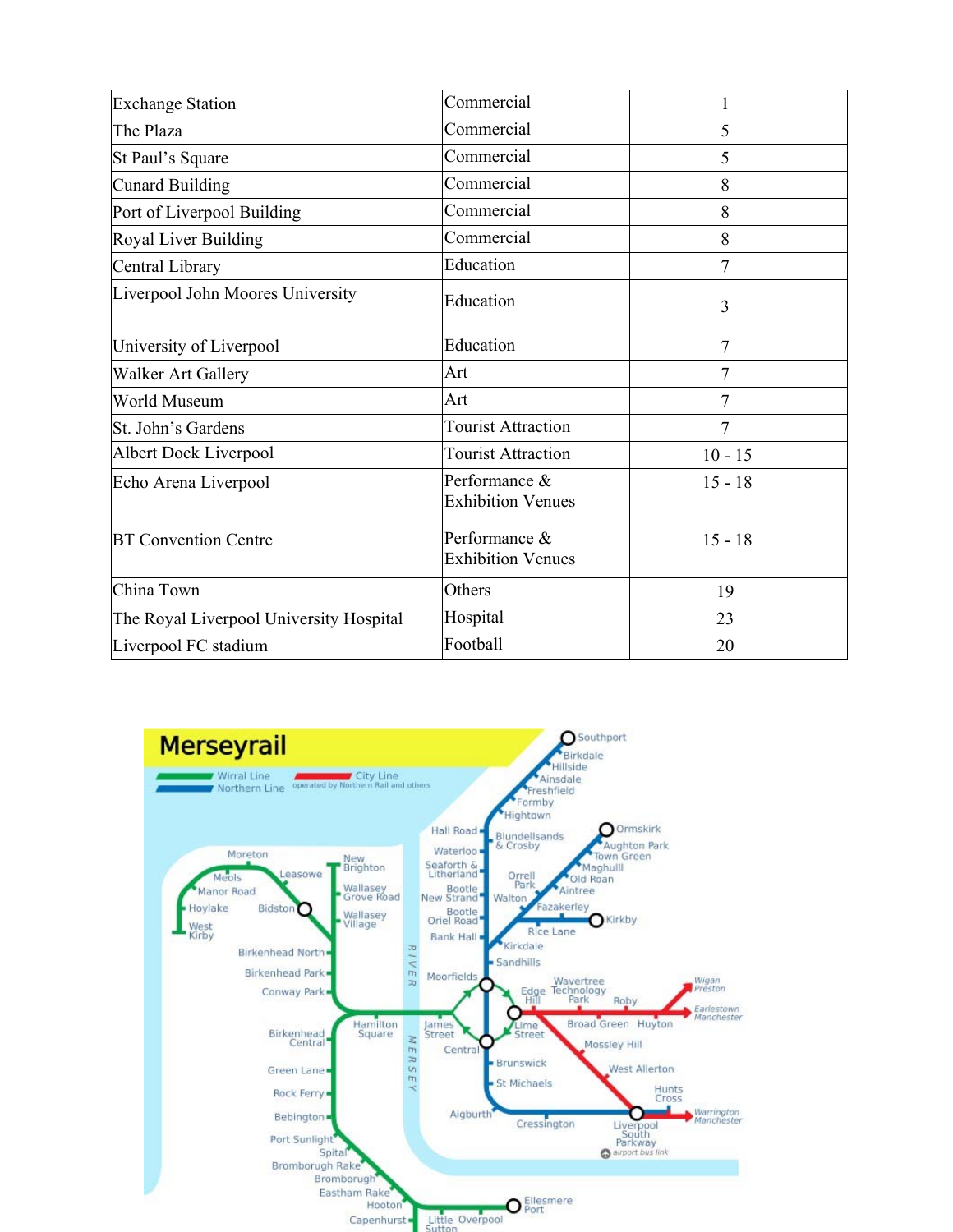| Section 4 - Property Management Company |                                                                                                                                                                                                                                                                                                                                                                                                                                                                                                                                                                                                                                                |
|-----------------------------------------|------------------------------------------------------------------------------------------------------------------------------------------------------------------------------------------------------------------------------------------------------------------------------------------------------------------------------------------------------------------------------------------------------------------------------------------------------------------------------------------------------------------------------------------------------------------------------------------------------------------------------------------------|
| Service Fee Charges                     | GBP3 per square meter                                                                                                                                                                                                                                                                                                                                                                                                                                                                                                                                                                                                                          |
| Service Fee Services                    | 24HRS security services, lighting in public area, cleaning,<br>maintenance and management                                                                                                                                                                                                                                                                                                                                                                                                                                                                                                                                                      |
| Payable tax when renting out<br>units   | 1. Income Tax<br>In United Kingdom, non-resident British property owners are<br>required to file their respective rental income. 20% of the<br>rental income shall be withheld by management company as<br>payable income tax provided client has been approved as a<br>non-resident Landlord by HM Revenue & Custom<br>(https://www.gov.uk/government/organisations/hm-revenue-<br>customs). Clients are advised to engage their own tax<br>advisors.<br>2. Council Tax<br>Council tax shall be charged on tenants instead of owners if<br>the units are on renting purpose.<br>Council tax varies in different properties in United Kingdom. |
|                                         | Specific amount of charge shall be informed before flat in-<br>take. Charge shall be paid by tenants and is unrelated to<br>owners.                                                                                                                                                                                                                                                                                                                                                                                                                                                                                                            |
| <b>Ground Rent</b>                      | GBP400 per annum. Fees are paid on 1st January every year<br>to Landlord regardless if property is leased.                                                                                                                                                                                                                                                                                                                                                                                                                                                                                                                                     |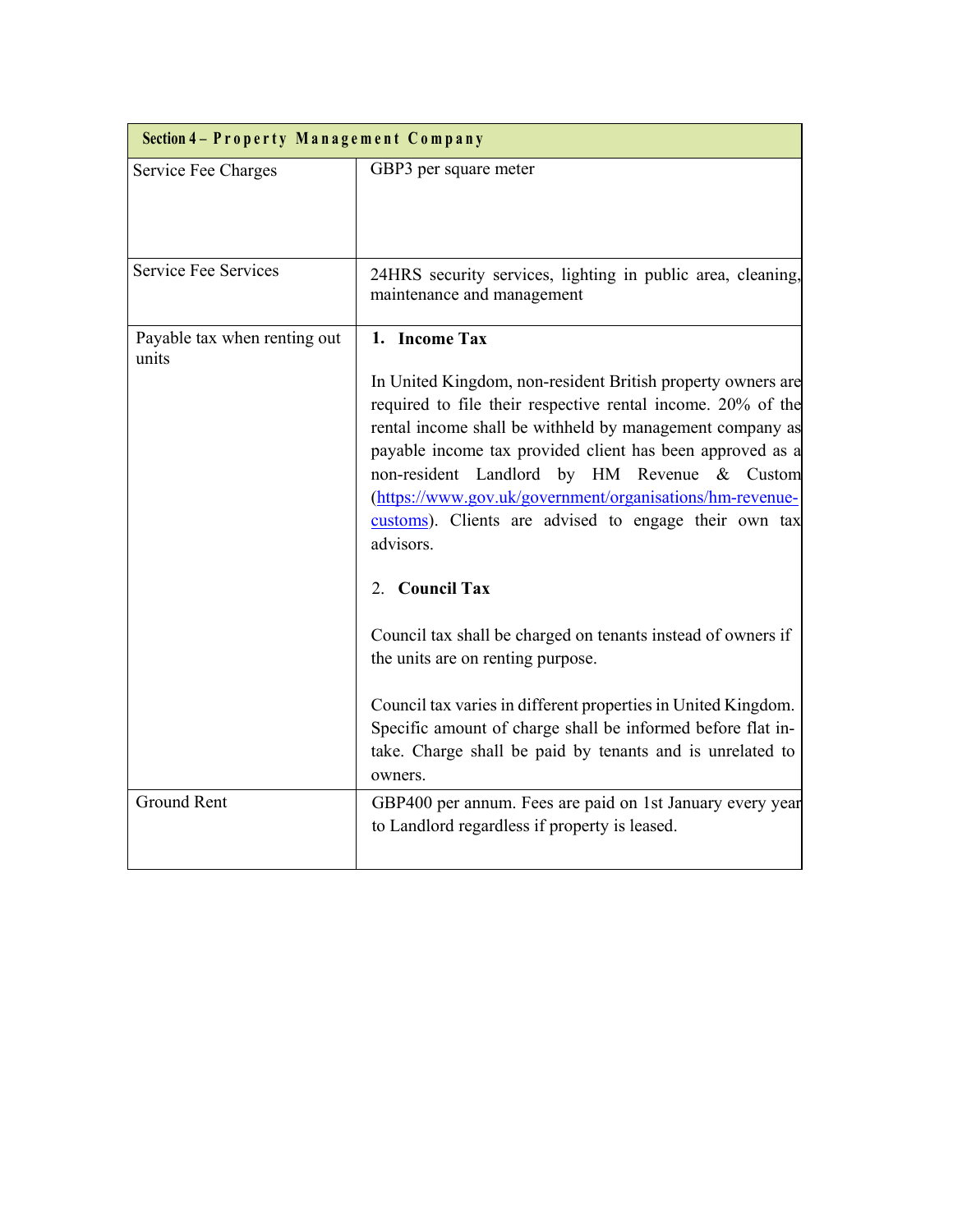| <b>Letting Service:</b>                                                                                                                                                                                                                                                                                     | Services provided are as follows:                                                                                                                                                                                                                                                                                                                                                                                                                                                                                                                                                                                                                                                                                                                                                                                                                                                                                                                                                                                                                                                                                          |
|-------------------------------------------------------------------------------------------------------------------------------------------------------------------------------------------------------------------------------------------------------------------------------------------------------------|----------------------------------------------------------------------------------------------------------------------------------------------------------------------------------------------------------------------------------------------------------------------------------------------------------------------------------------------------------------------------------------------------------------------------------------------------------------------------------------------------------------------------------------------------------------------------------------------------------------------------------------------------------------------------------------------------------------------------------------------------------------------------------------------------------------------------------------------------------------------------------------------------------------------------------------------------------------------------------------------------------------------------------------------------------------------------------------------------------------------------|
| Management<br>Company<br>assists renting out property.<br>A one-off payment of 8%<br>of the whole term rental<br>shall be charged as Letting<br>Fee.<br>No letting fee will be<br>charged for owner occupied<br>property or if<br>owner<br>engages another company<br>of<br>for leasing<br>the<br>property. | $\checkmark$ Full rental services;<br>Provide accurate and timely market information for<br>owners;<br>$\checkmark$ Help owners to choose quality tenants;<br>Arrange apartment inspection for potential tenants;<br>Assist in signing lease and providing<br>tenancy<br>management service;<br>$\checkmark$ Maintain and repair the property during the lease period;<br>$\checkmark$ Monitor property condition during the lease period;<br>$\checkmark$ Protect rational and legitimate interests of owner;<br>$\checkmark$ Collect rental and receivables on behalf of owner;<br>$\checkmark$ Make payment of utility costs on behalf of owner;<br>$\checkmark$ Issue reminder for rental or other miscellaneous charges<br>to tenants on behalf of the owners;<br>$\checkmark$ Receive tenants' requests and complaints on unit<br>facilities, renovation and repair on behalf of the owners;<br>$\checkmark$ Make regular report to owners, concerning situation in<br>collecting rental, conditions of internal facilities, water,<br>electricity and maintenance expenses;<br>Maintain property in good condition. |

| Section 5 - Deposit, Reservation Forms, Sale and Purchase Agreement                                                                |                                                                                                                  |  |
|------------------------------------------------------------------------------------------------------------------------------------|------------------------------------------------------------------------------------------------------------------|--|
| Fee to be paid by Purchaser                                                                                                        | <b>Stamp Duty Land Tax</b>                                                                                       |  |
|                                                                                                                                    | Other fees including solicitor fee, search fee,<br>title deed registration fee, courier cost and<br>ground rent. |  |
| Before signing the S&P Agreement, is<br>it allowed to change the unit's number?                                                    | Yes, but the terms of condition may be changed due<br>to variation in level, unit and view.                      |  |
| Who is responsible in handling the<br>title deed?                                                                                  | Solicitors in United Kingdom are responsible.                                                                    |  |
| Can the name be changed after signing the<br>form?<br>reservation<br>How<br>much is<br>the processing fee?                         | Yes, Charges shall be further discussed.                                                                         |  |
| Can customers add or reduce the<br>number of names on the reservation<br>form after signing it? How much is<br>the processing fee? | Yes, Charges shall be further discussed.                                                                         |  |
| of the<br>Can customer get a copy<br>Agreement<br>before<br>S&P<br>signing<br>contract for inspection?                             | Yes, customers will get an English version of the<br>S&P Agreement.                                              |  |